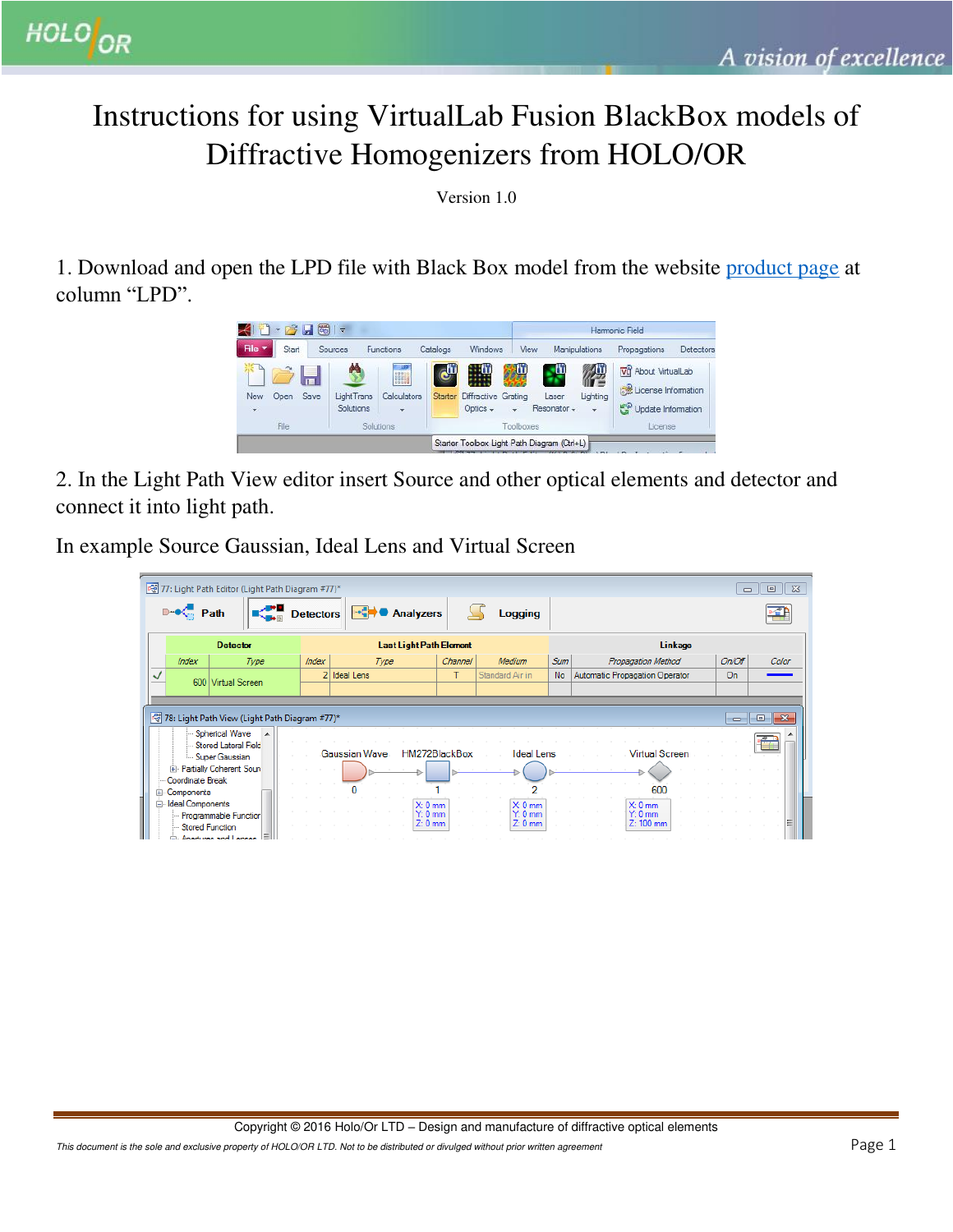3. Define properties for source and other optical elements.

For example for source - wavelength and beam size (refer to DOE specifications), wavelength & focal length for ideal lens, and distance between Lens and Virtual Screen.

| Source properties                            | Lens properties                                                   |  |  |  |  |
|----------------------------------------------|-------------------------------------------------------------------|--|--|--|--|
| Reference Wavelength (Vacuum)                | <b>Physical Parameters</b><br>Sampling<br><b>Basic Parameters</b> |  |  |  |  |
| 532 nm                                       |                                                                   |  |  |  |  |
| Select Achromatic Parameter:                 | <b>Paraxial Lens Function</b>                                     |  |  |  |  |
| Waist Radius (1/e^2)<br>4 mm<br>$4mm \times$ | $100 \text{ mm}$<br>Focal Length                                  |  |  |  |  |
|                                              | 0 <sub>mm</sub><br>$0$ mm $x$<br>Lateral Offset                   |  |  |  |  |
|                                              |                                                                   |  |  |  |  |
|                                              | Wavelength Dependency                                             |  |  |  |  |
|                                              | Achromatic                                                        |  |  |  |  |
|                                              | Chromatic                                                         |  |  |  |  |

4. Run Classic Field Tracing propagation method\*

| 77: Light Path Editor (K:\R & D\\BlackBoxInstructionExample.lpd #77)*<br>$-x$<br>10<br>$\Box$                |          |                                  |         |                          |         |                       |                                |        |  |  |  |
|--------------------------------------------------------------------------------------------------------------|----------|----------------------------------|---------|--------------------------|---------|-----------------------|--------------------------------|--------|--|--|--|
|                                                                                                              |          | $\mathbb{R}^{\bullet}$ Detectors |         | →C Analyzers             | Logging |                       |                                |        |  |  |  |
|                                                                                                              |          | <b>Start Element</b>             |         |                          |         | <b>Target Element</b> | <b>Linkage</b>                 |        |  |  |  |
|                                                                                                              | Index    | Type                             | Channel | Medium                   | Index   | Type                  | Propagation Method             | On/Off |  |  |  |
| $\checkmark$                                                                                                 | $\Omega$ | Gaussian Wave                    | $\sim$  | Standard Air in Homogene |         | HM272BlackBox         | Automatic Propagation Operator | On     |  |  |  |
| ✓                                                                                                            |          | HM272BlackBox                    | T.      | Standard Air in Homogene |         | 2 Ideal Lens          | Automatic Propagation Operator | On     |  |  |  |
|                                                                                                              |          | 2 Ideal Lens                     |         | Standard Air in Homogene |         |                       |                                |        |  |  |  |
|                                                                                                              |          |                                  |         |                          |         |                       |                                |        |  |  |  |
| m.                                                                                                           |          |                                  |         |                          |         |                       |                                |        |  |  |  |
| Re-Use Automatic<br>5<br>Tools $\frac{1}{2}$<br>Simulation Engine   Classic Field Tracing<br>Go!<br>Settings |          |                                  |         |                          |         |                       |                                |        |  |  |  |

*Note: Geometrical Optics operator doesn't achieve precise results for this type of simulation.*